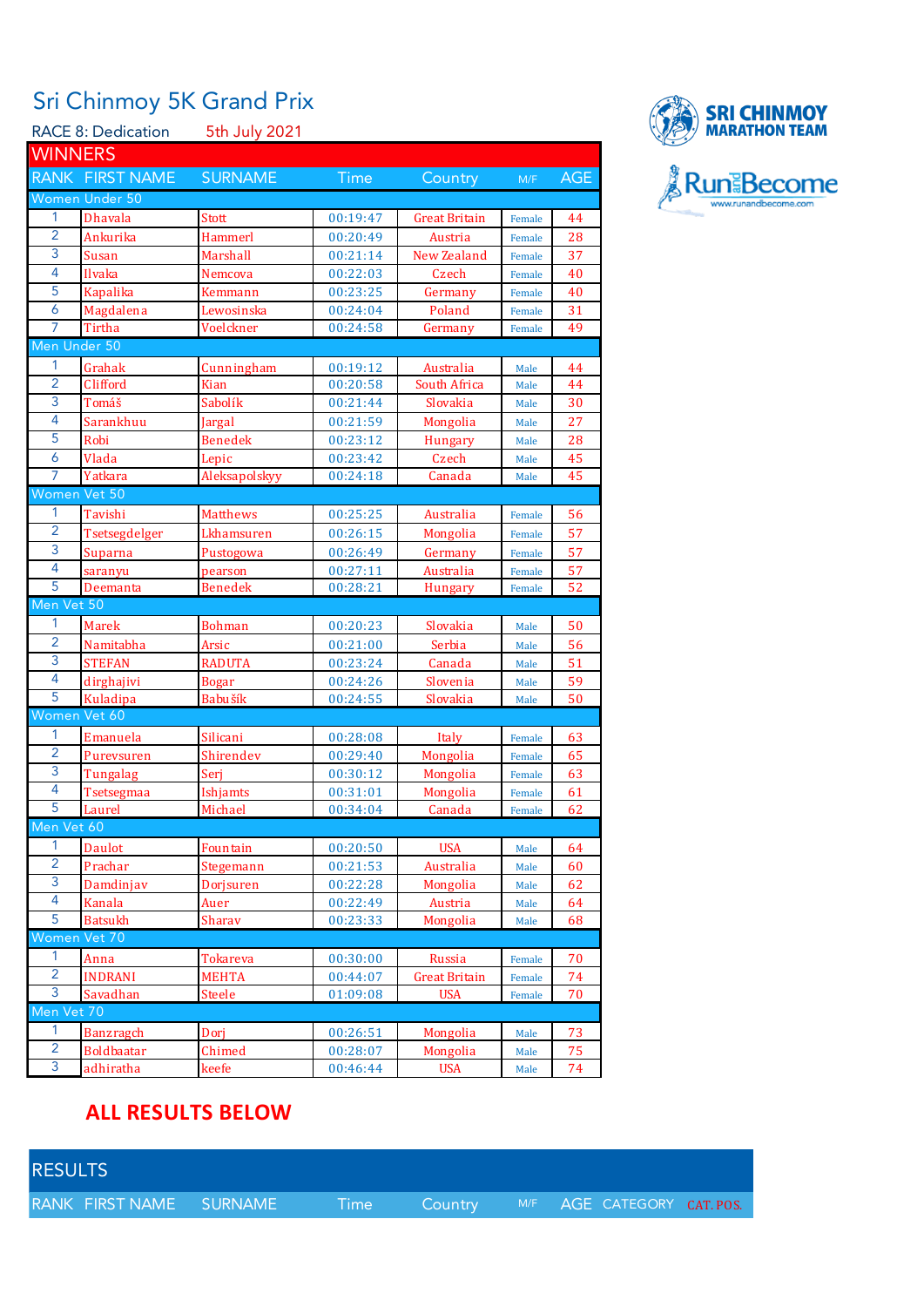| $\mathbf{1}$   | Grahak            | Cunningham      | 00:19:12 | Australia            | Male   | 44 | M U/50             | $\mathbf{1}$     |
|----------------|-------------------|-----------------|----------|----------------------|--------|----|--------------------|------------------|
| $\overline{2}$ | <b>Dhavala</b>    | <b>Stott</b>    | 00:19:47 | <b>Great Britain</b> | Female | 44 | WU/50              | $\mathbf{1}$     |
| 3              | <b>Marek</b>      | <b>Bohman</b>   | 00:20:23 | Slovakia             | Male   | 50 | <b>MV50</b>        | $\mathbf{1}$     |
| $\overline{4}$ | Ankurika          | <b>Hammerl</b>  | 00:20:49 | Austria              | Female | 28 | WU/50              | $\overline{2}$   |
| 5              | <b>Daulot</b>     | Fountain        | 00:20:50 | <b>USA</b>           | Male   | 64 | <b>MV60</b>        | $\mathbf 1$      |
| 6              | Clifford          | Kian            | 00:20:58 | South Africa         | Male   | 44 | M U/50             | $\overline{2}$   |
| $\overline{7}$ | Namitabha         | Arsic           | 00:21:00 | Serbia               | Male   | 56 | <b>MV50</b>        | $\overline{2}$   |
| 8              | Susan             | Marshall        | 00:21:14 | <b>New Zealand</b>   | Female | 37 | WU/50              | $\overline{3}$   |
| $\overline{9}$ | Tomáš             | Sabolík         | 00:21:44 | Slovakia             | Male   | 30 | M U/50             | $\overline{3}$   |
| 10             | Prachar           | Stegemann       | 00:21:53 | Australia            | Male   | 60 | <b>MV60</b>        | $\overline{2}$   |
| 11             | Sarankhuu         | Jargal          | 00:21:59 | Mongolia             | Male   | 27 | M U/50             | $\overline{4}$   |
| 12             | Ilvaka            | Nemcova         | 00:22:03 | Czech                | Female | 40 | WU/50              | $\overline{4}$   |
| 13             | Damdinjav         | Dorjsuren       | 00:22:28 | Mongolia             | Male   | 62 | <b>MV60</b>        | $\overline{3}$   |
| 14             | Kanala            | Auer            | 00:22:49 | Austria              | Male   | 64 | <b>MV60</b>        | $\overline{4}$   |
| 15             | Robi              | <b>Benedek</b>  | 00:23:12 | Hungary              | Male   | 28 | M U/50             | $\overline{5}$   |
| 16             | <b>STEFAN</b>     | <b>RADUTA</b>   | 00:23:24 | Canada               | Male   | 51 | <b>MV50</b>        | 3                |
| 17             | <b>Kapalika</b>   | Kemmann         | 00:23:25 | Germany              | Female | 40 | WU/50              | $\overline{5}$   |
| 18             | <b>Batsukh</b>    | Sharav          | 00:23:33 | Mongolia             | Male   | 68 | <b>MV60</b>        | 5                |
| 19             | Vlada             | Lepic           | 00:23:42 | Czech                | Male   | 45 | M U/50             | $6\phantom{a}$   |
| 20             | Arpan             | DeAngelo        | 00:23:42 | <b>USA</b>           | Male   | 68 | <b>MV60</b>        | 6                |
| 21             | Magdalena         | Lewosinska      | 00:24:04 | Poland               | Female | 31 | WU/50              | 6                |
| 22             | Yatkara           | Aleksapolskyy   | 00:24:18 | Canada               | Male   | 45 | M U/50             | $\overline{7}$   |
| 23             | dirghajivi        | <b>Bogar</b>    | 00:24:26 | Slovenia             | Male   | 59 | <b>MV50</b>        | $\overline{4}$   |
| 24             | Vaibhava          | Kuschnow        | 00:24:27 | Austria              | Male   | 43 | M U/50             | 8                |
| 25             | Pataka            | <b>Spacek</b>   | 00:24:47 | Czech                | Male   | 49 | M U/50             | 9                |
| 26             | Kuladipa          | Babušík         | 00:24:55 | Slovakia             | Male   | 50 | <b>MV50</b>        | $\overline{5}$   |
| 27             | Tirtha            | Voelckner       | 00:24:58 | Germany              | Female | 49 | WU/50              | $\overline{7}$   |
| 28             | Tavishi           | <b>Matthews</b> | 00:25:25 | Australia            | Female | 56 | <b>WV50</b>        | $\mathbf{1}$     |
| 29             | Roger             | <b>Rogge</b>    | 00:25:32 | Germany              | Male   | 36 | M U/50             | 10               |
| 30             | Roza              | Khukh           | 00:25:39 | Mongolia             | Male   | 59 | <b>MV50</b>        | $\boldsymbol{6}$ |
| 31             | Dejan             | Despotovic      | 00:26:09 | Serbia               | Male   | 45 | M U/50             | 11               |
| 32             | Tsetsegdelger     | Lkhamsuren      | 00:26:15 | Mongolia             | Female | 57 | <b>WV50</b>        | $\overline{2}$   |
| 33             | Medur             | Wilson          | 00:26:18 | Canada               | Male   | 62 | <b>MV60</b>        | $\overline{7}$   |
| 34             | Danica            | Cernakova       | 00:26:45 | Slovakia             | Female | 45 | <b>WU/50</b>       | 8                |
| 35             | Suparna           | Pustogowa       | 00:26:49 | Germany              | Female | 57 | <b>WV50</b>        | 3                |
| 36             | Andrew            | Cotton          | 00:26:50 | <b>Great Britain</b> | Male   | 52 | <b>MV50</b>        | $\overline{7}$   |
| 37             | <b>Banzragch</b>  | Dori            | 00:26:51 | Mongolia             | Male   | 73 | <b>MV70</b>        | $\mathbf{1}$     |
| 38             | saranyu           | pearson         | 00:27:11 | Australia            | Female | 57 | <b>WV50</b>        | $\overline{4}$   |
| 39             | Laszlo            | Fodor           | 00:27:24 | Hungary              | Male   | 30 | M U/50             | 12               |
| 40             | Pavaka            | Ritchot         | 00:27:25 | Canada               | Male   | 46 | M U/50             | 13               |
| 41             | Hana              | Lepicova        | 00:27:34 | Czech                | Female | 47 | WU/50              | 9                |
| 42             | Samviraja         | Gori            | 00:27:50 | Italy                | Female | 48 | WU/50              | 10               |
| 43             | <b>Boldbaatar</b> | Chimed          | 00:28:07 | Mongolia             | Male   | 75 | <b>MV70</b>        | $\overline{2}$   |
| 44             | Emanuela          | Silicani        | 00:28:08 | Italy                | Female | 63 | <b>WV60</b>        | $\mathbf{1}$     |
| 45             | Varenya           | Gagova          | 00:28:10 | <b>Bulgaria</b>      | Female | 40 | W <sub>U</sub> /50 | 11               |
| 46             | Deemanta          | <b>Benedek</b>  | 00:28:21 | <b>Hungary</b>       | Female | 52 | <b>WV50</b>        | 5                |
| 47             | <b>Stacey</b>     | Marsh           | 00:28:32 | Australia            | Female | 44 | W <sub>U</sub> /50 | 12               |
| 48             | Sulabha           | Wishiewski      | 00:29:00 | Canada               | Male   | 61 | <b>MV60</b>        | 8                |
| 49             | Eva               | Paradise        | 00:29:15 | Czech                | Female | 36 | W <sub>U</sub> /50 | 13               |
| 50             | Andrej            | Veble           | 00:29:23 | Slovenia             | Male   | 65 | <b>MV60</b>        | 9                |
| 51             | <b>Brahmata</b>   | Michael         | 00:29:27 | Canada               | Female | 33 | WU/50              | 14               |
| 52             | István            | Csendes         | 00:29:29 | Hungary              | Male   | 61 | <b>MV60</b>        | 10               |
|                |                   |                 |          |                      |        |    |                    |                  |